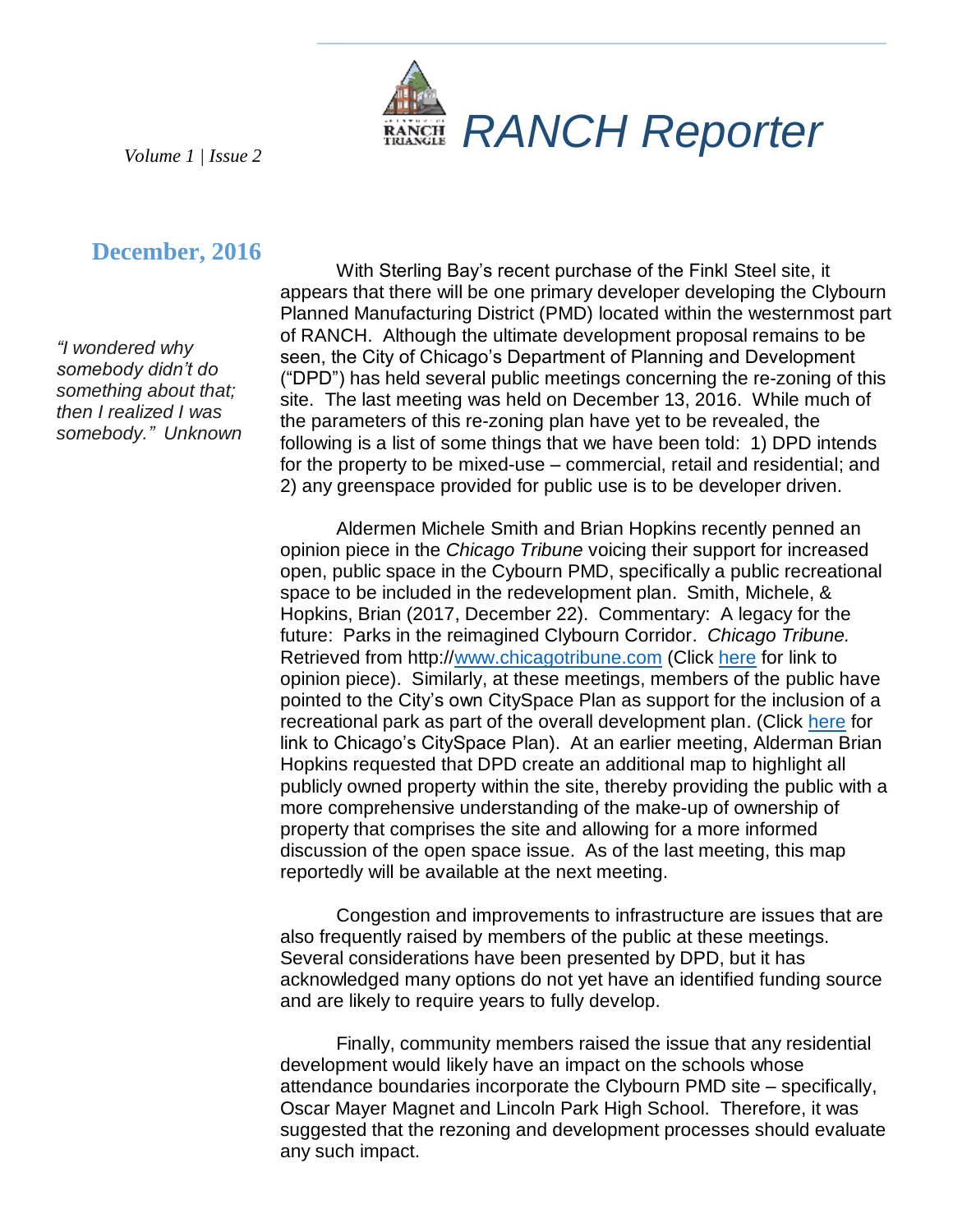The next meeting will be held some time in January of 2017. This meeting will likely be the last public meeting held by DPD before its final plan is unveiled.

> Reatha Kay, President, RANCH Triangle Community Conservation Association

### **What Was Old Is New Again**

The Mulligan School, located on the 1800 block of N. Sheffield Avenue, has quite a history. Built in 1889-1890, the Mulligan School was named after Colonel James A. Mulligan, a Civil War hero.<sup>1</sup> The building backs up to the el tracks, which were built shortly after its completion.<sup>2</sup> It was a CPS elementary school for over 100 years until the early 1990s, after which it was leased to a private school, and then closed in early 2000.<sup>3</sup> "The building remained vacant until the Board of Education sold it to a private developer," Svigos Development, Inc., who rather than tearing down the structure, decided to renovate it and convert it into high-end apartments.<sup>4</sup> "The building is a contributing building to the Sheffield Historic District, which is listed on the National Register of Historic Places…" 5

The renovation of the interior is quite unique, as it incorporates many of the original and historic features of the building into the design. If you haven't seen the inside of the building yet, it is worth a tour. Working with the Commission on Chicago Landmarks, Illinois Historic Preservation Agency, and the National Park Service, the developer has kept the building's original staircases, hardwood floor, built-in furniture, wood paneling, hallway layouts, and pendant lighting intact. Indeed, the wide hallways, soaring ceilings, and imposing 14-foot oak doorways with transoms provide an almost reverent feel. When you enter a unit, you can't help but notice the height of the 14-foot ceilings and 5 x 9 foot windows. The flooring is another feature of the original structure that was not only maintained, but salvaged from the fire that struck the building during its renovation. It seems that the preservation was more a labor of love, especially when you understand that after the fire, the developer carefully removed the hardwood floors, took them to an off-site location to dry out, then stripped, re-laid and resealed the floors. Finally, the view

- 2 *Id.* at 10.
- 3 *Id.* at 14.
- 4 *Id.*

5 *Id.*

<sup>&</sup>lt;sup>1</sup> (Former) James Mulligan Public School Building, 1855-63 N. Sheffield Ave.. Final Landmark Recommendation adopted by the Commission on Chicago Landmark (February 6, 2014) pp. 8-10. Retrieved from

http:/[/www.cityofchicago.org.](http://www.cityofchicago.org/) Click [here](https://www.cityofchicago.org/content/dam/city/depts/zlup/Historic_Preservation/Publications/Mulligan_Public_School_Bldg.pdf) for link to Recommendation.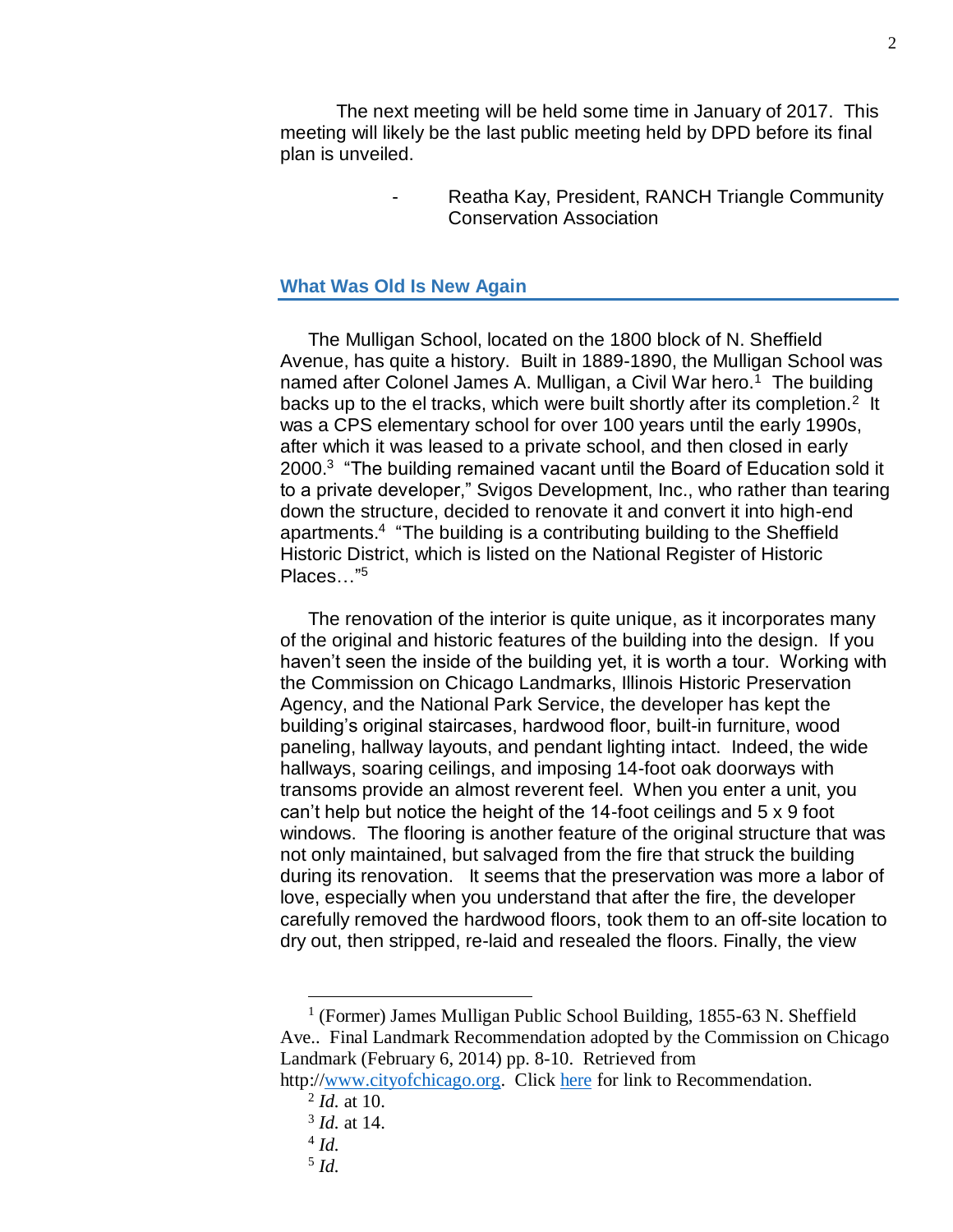from the rooftop is phenomenal. There is an unobstructed view in practically every direction as you stand 65 feet above the sidewalk.

Leasing of this building begins in February 2017, and the developer is happy to provide group tours to be organized by RANCH. In a neighborhood where recent efforts have been made to preserve historic buildings, and in a City where it seems that many old buildings are demolished with little thought to their architectural or historic significance, it is a pleasant relief to have a developer voluntarily make such efforts to

preserve some of our community's past.



Picture of the front of the Mulligan School.

#### **What's In Your Water**

## An open letter to my neighbors:

I'm a RANCH neighbor, living in a townhome built in the early 1980's. I've recently had my water tested by the City, and it tested positive for lead content above the Environmental Protection Agency's (EPA's) action levels. (The EPA's recommended action level for lead in drinking water is 15 parts per billion (ppb)). While our own units are built with copper pipes, the lead contamination is coming from the service lines. The City water mains are not lead, but unfortunately, the service lines, from the main to those homes built before 1986, are. Lead pipes were banned from use in Chicago in 1986. I was told that many of the homes in our neighborhood could be facing the same issues if built before 1986.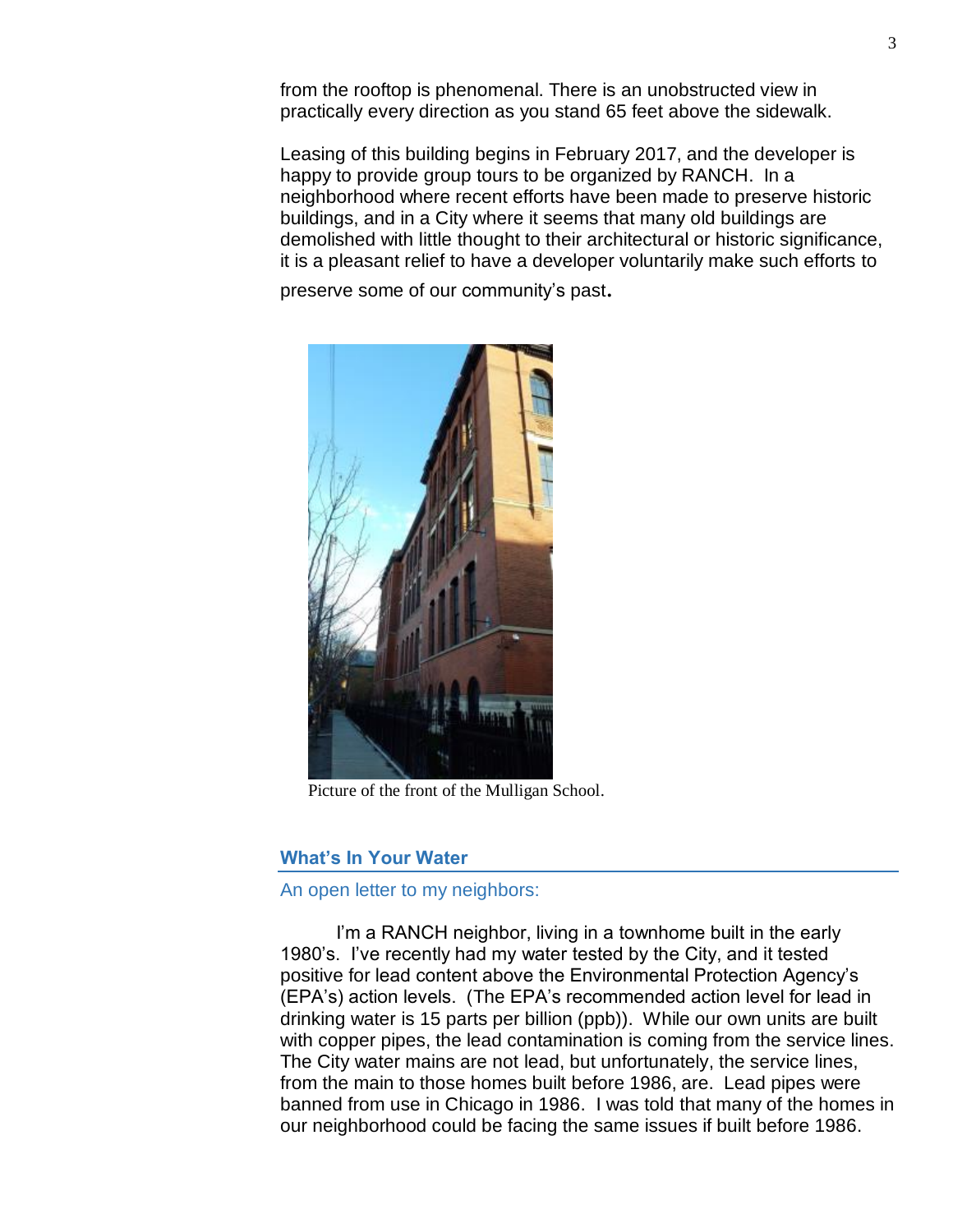You can call 311 to request a lead testing kit. The problem is that there is little they can do once lead is detected other than provide you with the guidelines on how to manage it. (You do first want to ensure that your interior piping/faucets are newer and that you do have copper interior piping. The City will inspect this for you once determined you have lead.)

Anytime your water has been sitting idle for more than 6 hours, especially in the morning, the City's Department of Water recommends letting the COLD water run for at least 5 minutes before using it. The idea is to clear the water that has been sitting idle in the service line. Running your shower and flushing toilets also counts in helping to clear the line, but it's recommended to run COLD water and to run the kitchen faucet, since most consumption comes from there. (Warm and hot water are coming from your home's hot water heater, and won't clear your service line.)

If you use a filter for water/ice in your refrigerator, look for one that is NSF certified to remove lead, as many are not. There are also plenty of options to purchase filtered water, or Costco has water delivery through Hinkley – remember to verify whether your bottled water and/or water delivery service is lead free as well. Remember, you should also take care when cooking rice, pasta, soup, etc., **as boiling your water does not remove lead**.

I did press the Department of Water team that came out to inspect my house, asking about whether the City is taking some responsibility to replace these pipes. They have said that this is not possible at this point, but they are hoping they might offer the same 50/50 program they have with sidewalk repairs in the near future (which means the homeowner would pay  $\frac{1}{2}$  of the expense to replace the service line). I plan to meet with Alderman Smith in January to help get a better understanding of where the City actually stands on this important issue. I have also requested another lead test in my home AFTER running the faucet for the recommended 5 minutes, just to have peace of mind that it actually does eliminate the risk of lead. The City has told me that they have never done testing like this, but would like to work with me to have it done. I have escalated my request at the Department of Water, and have the support of Alderman Smith to make sure it gets done.

Below is a link to get a better understanding of the EPA and lead facts: [https://www.epa.gov/ground-water-and-drinking-water/basic](https://www.epa.gov/ground-water-and-drinking-water/basic-information-about-lead-drinking-water#heatlth)[information-about-lead-drinking-water#heatlth.](https://www.epa.gov/ground-water-and-drinking-water/basic-information-about-lead-drinking-water#heatlth)

I will do a follow-up report after I have met with the Alderman and have more information.

> Susie Linker – Susie is a long-time resident of RANCH, and the person who maintains the RANCH Triangle Facebook page.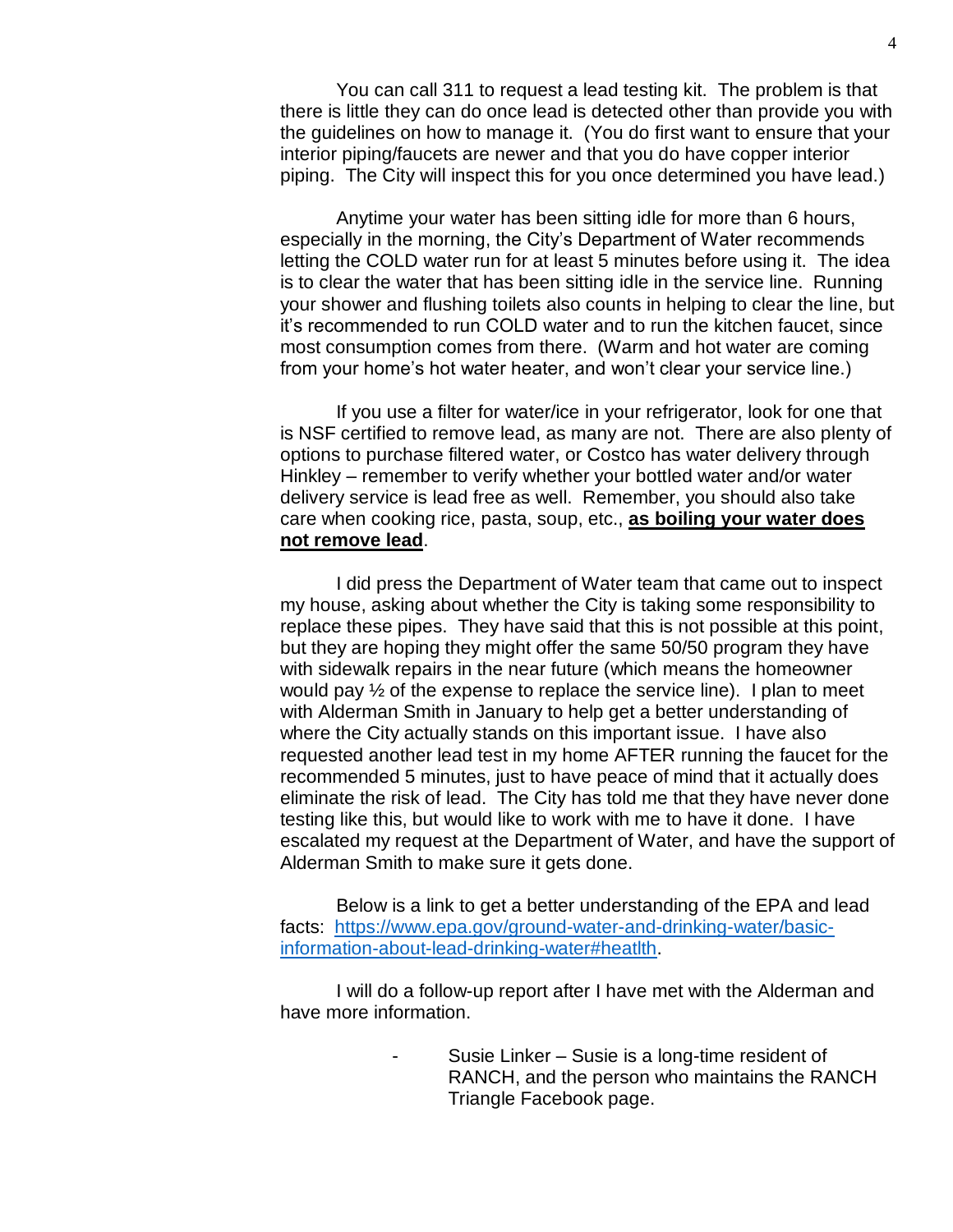Where in Chicago can you find chickens, bees and hundreds of happy bulldogs in one place? Oscar Mayer Magnet School, of course. If you don't know Turbo Goose, Pepper Snowball or any of the other four chickens who have a home at Mayer, head up to the 2200 block of Clifton. The chicken coop is just south of the main entrance, and a hit among students, neighbors and passersby alike. Who helped bring these chickens to the City? Who maintains the chickens, garden and bee hive? If you said the amazing parent volunteers within the Mayer community, you would be right. The Friends of Mayer Magnet School ("Friends of Mayer"), is a parent led nonprofit organization that supports Oscar Mayer and works to make bees and chickens and many other things possible at Mayer.

Oscar Mayer Magnet School is a Chicago Public School that "was completed in 1956 and dedicated to Oscar F. Mayer (1859-1955), the founder of Oscar Mayer Company… The school was dedicated in his honor to remind those who come here of the opportunity that exists in the country to pursue ambitions for a fulfilling and successful life. In 2008, the school was officially renamed as 'Oscar Mayer Magnet School,' and became a magnet-cluster school with a Fine and Performing Arts focus and introduced a Montessori program and an International Baccalaureate Middle Years Program." School Mission: Our Mission. Retrieved from: http://www[.Mayermagnet.org/about/mission.](http://mayermagnet.org/about/mission) Currently, there are only three Montessori schools within all of CPS. While a Montessori program may not fit every child's learning style, the benefits of a Montessori education include individualized learning and self-sufficiency. In addition to being a magnet school, Oscar Mayer is a neighborhood school, and all of RANCH sits within its attendance boundaries.

Parents who live within Mayer's attendance boundaries appreciate and recognize the importance of having the choice of quality public school, but why should this be important to other members of the community? Access to quality public schools impacts all homeowners, as it increases the value and marketability of their property. In fact, several search engines recently have been developed specifically to allow interested buyers to search for properties based on proximity and access to certain schools. "SchoolSparrow, a Chicago-based house hunting site, is rolling out an upgrade that gives buyers an unprecedented ability to sift through the for-sale listings according to many shoppers' top priority: school quality." Rodkin, Dennis (2016, November 17). How to find the best CPS schools – and homes for sale nearby. *Crains*. Retrieved from http://www.chicagobusiness.com. In essence, having a good local school, whether or not you utilize it, provides a benefit to the community as a whole. To continue to be a wonderful option for our children and asset to the community, Mayer relies on the support of the community – and that is where Friends of Mayer comes in.

Friends of Mayer does more than just support farming at the school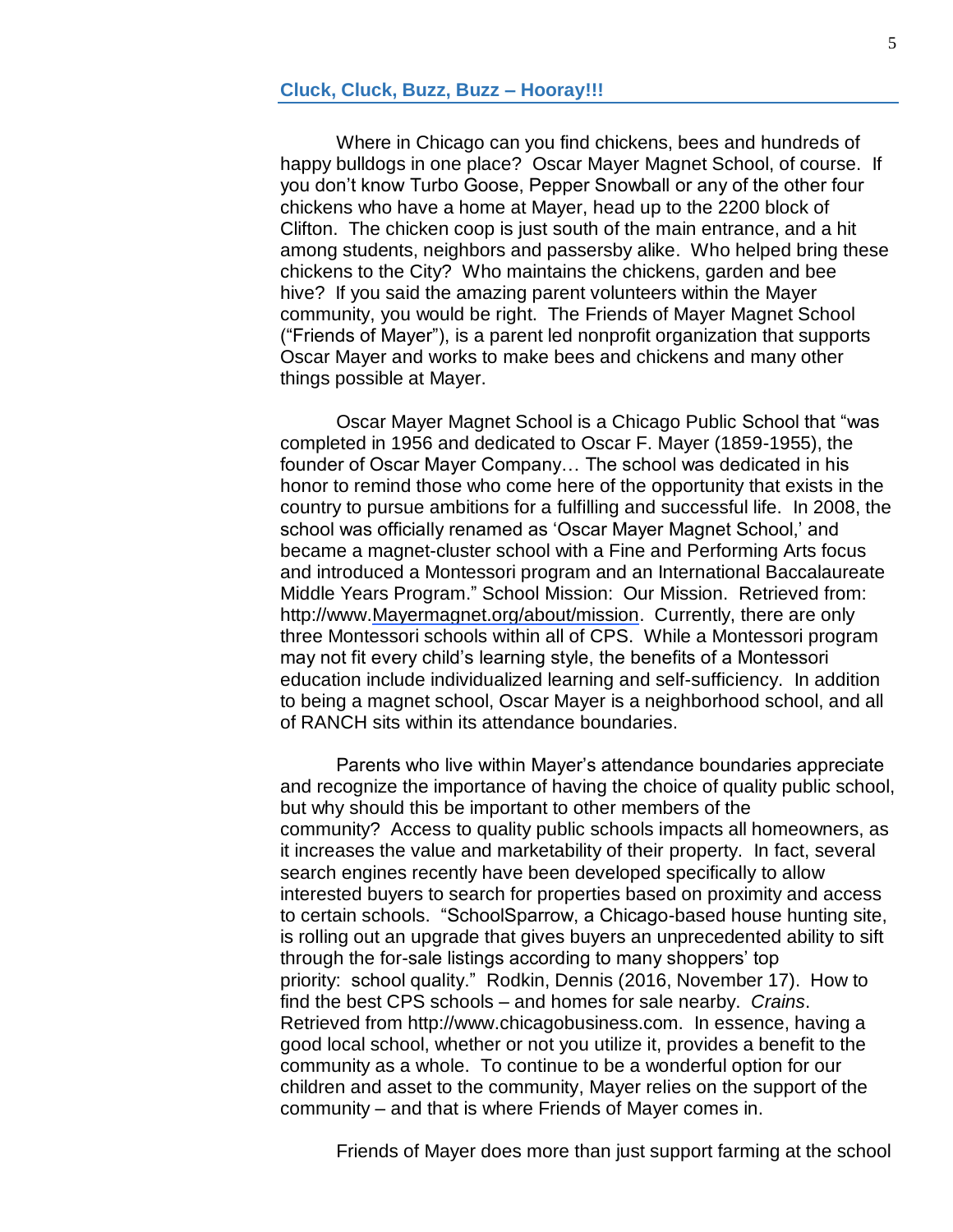– it fundraises to pay for: 1) aides for the classrooms; 2) many of the auxiliary teachers that support the fine arts and language programs; and 3) experiential field trips that support what the students are learning in the classroom. It also organizes activities for families to participate in outside of the classroom through its Beyond the Classroom program such as making meals at the Ronald McDonald House, student dances, mom's and dad's nights out, and various other events and activities. Through all these efforts, Friends of Mayer not only supports the school's academic agenda, but helps build a community at Mayer where the students can succeed and flourish and where parents feel welcome.

With all of the wonderful things that have been accomplished by Friends of Mayer, it still needs your support. Like any successful organization, it takes the continued help and support of many to keep that success going. How can you get involved? You can donate money, become a community sponsor, become involved in procuring auction items for its annual auction, assist with grant writing, help maintain the garden, chickens or bee hive (which must be done throughout the year), or email the president [\(president@friendsofmayer.org\)](mailto:president@friendsofmayer.org) and let her know what talents or ideas you would like to share and discuss how they can best be used. In short, please remember that Mayer Magnet School is part of our community and, for it to continue to be a wonderful asset to our community, it requires your support. To see how you can volunteer or support Friends of Mayer in any way, please click [www.friendsofmayer.org.](http://www.friendsofmayer.org/)

> - Special thanks to Pam Lookatch, President of Friends of Mayer, for her help in writing this article.

## **A Howlin' Good TIme!**

Halloween Tricks and Treats on Armitage street, again, was a wonderful event, attended by hundreds of neighbors - adults, children, and dogs alike. We would like to thank Alderman Michele Smith, Alderman Scott Waguespack and Greg Gibbs of Chicago Bagel Authority for judging the costume contests this year. We would also like to thank of our sponsors and volunteers - especially Jill Valentine, Greg Gibbs, Randy Steinmeyer, Anne Phillips, and Bridget Dougherty for all their work in planning and organizing this event. There were so many awesome and creative costumes, great treats and prizes, and fun activities for all who attended. And finally, thank you to all who came out and participated – it is your enthusiasm and creativity that, every year, makes this event so festive and fun!